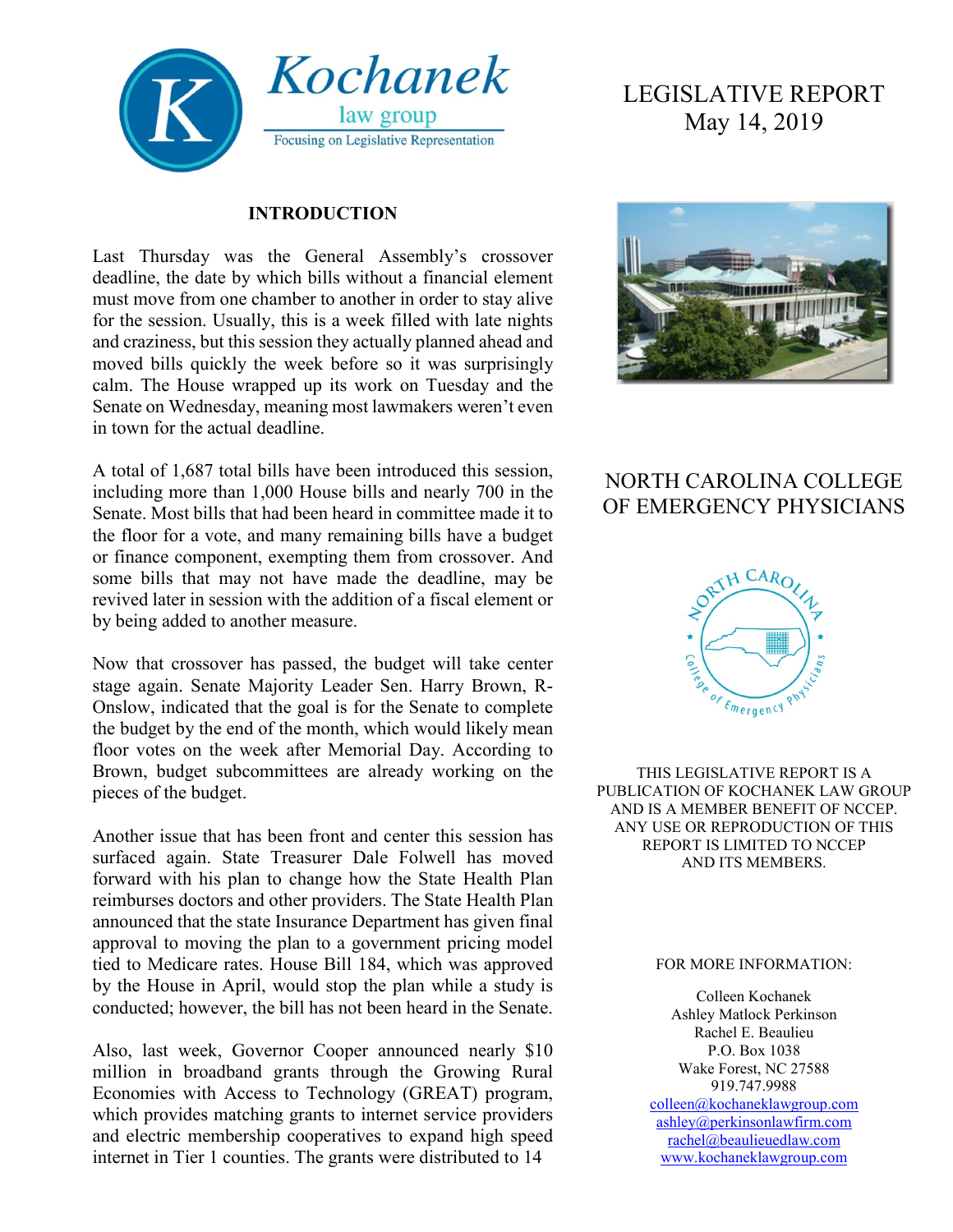companies in 19 counties from Gates County in the state's northeast to Macon County in the state's far west. There appears to be bipartisan agreement that funding for GREAT should continue. The House budget included \$15 million a year for the program, as well as tweaks to eligibility rules that would allow for projects in less impoverished Tier Two counties. Cooper's budget included \$30 million for the 2019-2020 fiscal year but no money for the following year.

The General Assembly also continues to explore options to address teacher and school needs. Senate Bill 219 was passed by the Senate last week. It would give teachers extra time to pass licensing exams by allowing school districts to issue three-year, non-renewable limited licenses to teachers who are in danger of losing their jobs because of failing licensing exams. The bill also gives a one-year extension -- to June 30, 2020 -- for elementary school teachers and special education teachers whose initial licenses were set to expire in June.

The Senate also passed legislation to allow families with household income of more than \$70,000 per year to utilize the Opportunity Scholarship program, which provides private school vouchers. Senate Bill 609 would also eliminate a cap that has been used to limit the number of kindergarteners and first graders eligible for the program. The program has not been spending all the funds it is appropriated, accumulating more than \$12 million on hand, and it is scheduled to get an extra \$10 million a year from state taxpayers every year through 2026.

Finally, the week ended on a partisan note, as [news](https://www.wral.com/state-board-of-elections-to-oust-executive-director/18378085/) broke that the State Board of Elections will remove longtime Executive Director Kim Strach, a Republican appointee. The change in leadership, and especially the timing, is questionable with the Republican primary in the 9<sup>th</sup> Congressional District race being held today, the 3rd Congressional District race going to a run-off and the [2020 U.S. Senate race](https://www.wral.com/cowell-considering-senate-run/18376851/) already heating up. In Raleigh it seems that everything is partisan these days.

#### **BILLS OF INTEREST**

HOUSE BILL 940, Health Care Provider Authorization to Report, would authorize licensed health care providers to notify appropriate law enforcement and a school principal or superintendent, when, as a result of providing health services to a minor, the care provider has cause to suspect an individual has communicated a threat of violence. Civil and criminal immunity would be established for health care providers making such a notification in good faith. **Introduced by Representatives Hardister, Dobson, Corbin and Adcock and referred to the House Health Committee.**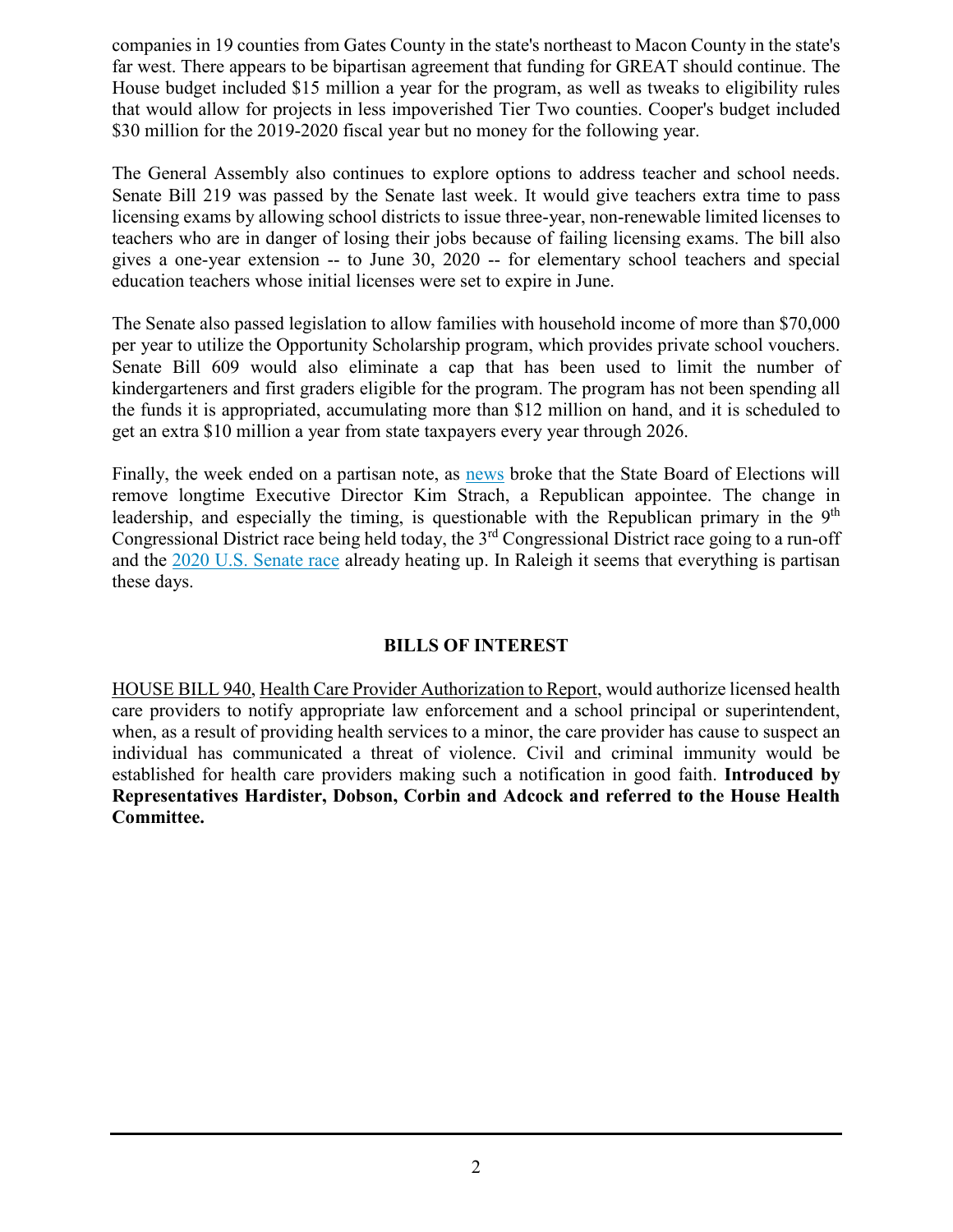#### **BILL UPDATES**

HOUSE BILL 106, PED/Inmate Health Care Reimbursement, was heard in the House Rules Committee, where a committee substitute was approved. It would:

- eliminate the requirement that the Department of Public Safety (DPS) include in its plan to increase the use of the Central Prison Healthcare Complex all expenditures for inmate health care services in a specific budget code and options for eliminating the inmate health care services structural deficit; and
- **remove the changes that required that any contracts and extensions of contracts for medical services provided to inmates by contracted providers and facilities be limited to specified reimbursement rates.**

**The bill as amended was approved by the House Rules Committee and the Full House and will next be considered by the Senate. The North Carolina College of Emergency Physicians was opposed to the provision that was removed from the bill regarding the setting of reimbursement rates for inmate care.**

HOUSE BILL 118, First Responders Act of 2019, was modified 4 separate times in committee leaving only one provision left that would require DOT to report its findings and recommendations on the interstate system access to the General Assembly by March 1, 2022 (was, March 1, 2020). The following provisions were removed from the bill:

- deleted the proposed tax deduction for firefighters;
- deleted the proposed property tax homestead exclusion for the surviving spouse of qualifying emergency personnel; and
- removed the provision that would allow EMS personnel to carry concealed handguns if part of a tactical law enforcement group.

#### **The bill as amended was approved by various committees and the Full House and will next be considered by the Senate Rules Committee.**

HOUSE BILL 144, Hands Free NC, as amended in the House Insurance and Rules Committee, would:

- make it unlawful for a person to operate a vehicle on a public street or highway or public vehicular area while using the person's hands to engage in distracted behavior that impairs or otherwise restricts the proper operation of the motor vehicle and results in operation that is careless, reckless, or heedless under the conditions then existing; (**yes this language is confusing and was the subject of much debate in committee and on the House Floor**)
- provide that distracted behavior includes use of a handheld mobile telephone and use of a handheld electronic device;
- make a violation an infraction punishable by a fine of \$100 and the costs of court with no insurance surcharge assessed; and
- allow exceptions for the following:
	- o the use of a mobile telephone or electronic device for the purpose of communicating an emergency situation to: an emergency response operator; a publicly or privatelyowned ambulance company or service; a hospital; a fire department; or a law enforcement agency; and
	- o the use of a mobile telephone or electronic device by any of the following while in the performance of official duties: a law enforcement officer; a member of a fire department; the operator of a public or private ambulance; a first responder responsible for the protection and preservation of life, property, evidence, or the environment; the operator of a vehicle registered to a public utility or communications service provider when the operator is an employee of the public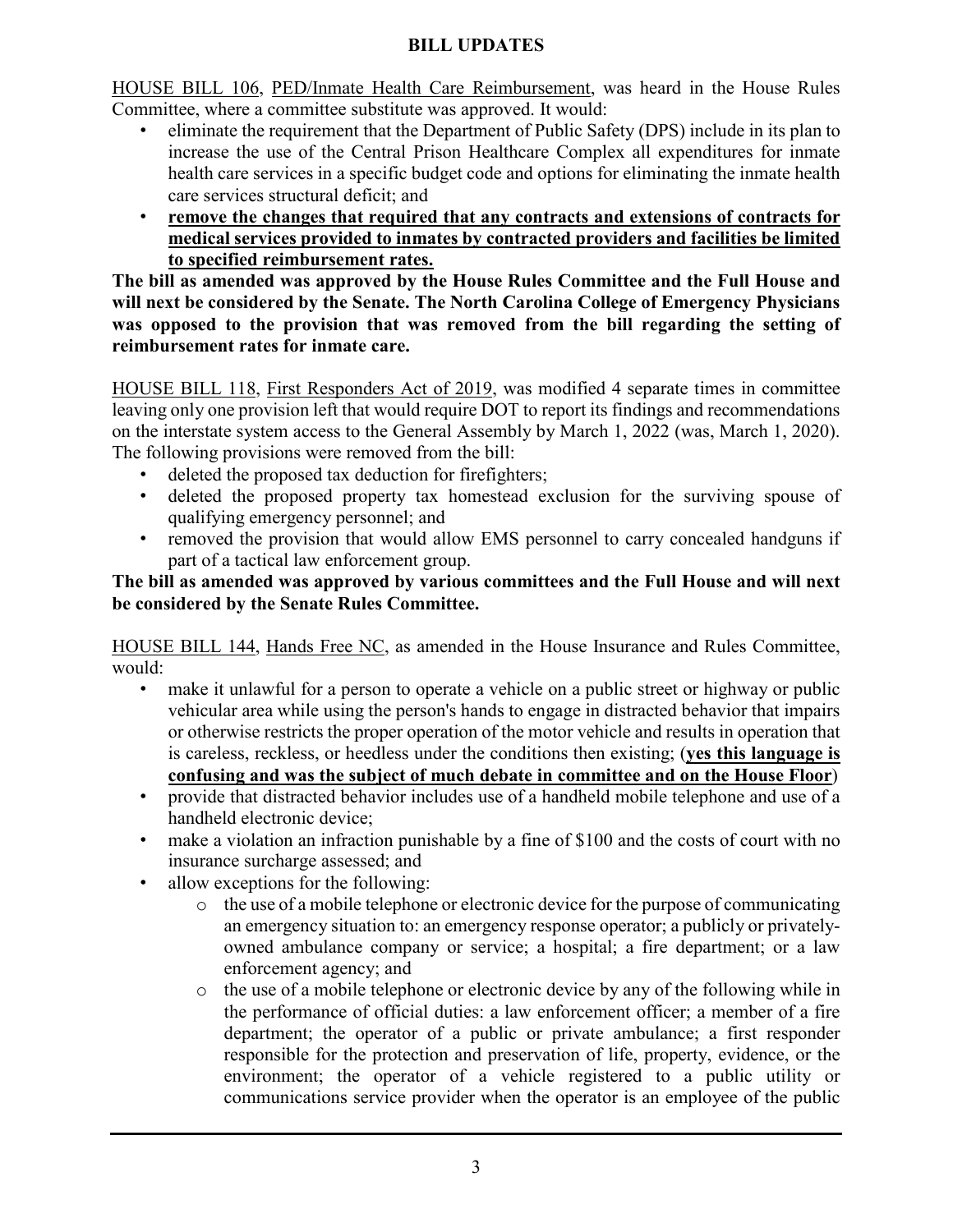utility or communications service provider using the device to carry out official duties; and an amateur radio operator responding to an emergency situation.

**The bill as amended was approved by the House Rules Committee and the Full House and will next be considered by the Senate Rules Committee.**

HOUSE BILL 410, Require Generators/Nursing & Adult Care Homes, was heard in the House Rules Committee, where a committee substitute was approved that removed all provisions of the previous edition. The new language would create a nine-member committee to study the feasibility of requiring all nursing homes, combination homes and adult care homes to provide emergency electrical services. A report to the General Assembly would be required by March 1, 2020. **The bill as amended was approved by the House Rules Committee and the Full House and will next be considered by the Senate Rules Committee.**

HOUSE BILL 474, Death by Distribution, was amended on the House floor as follows:

- change the requirements to be met for a person to be guilty of death by distribution and aggravated death by distribution to require that the person **unlawfully** sells or delivers as part of the sale (was, sells or delivers) at least one controlled substance to the victim which is ingested by the user and is the actual and proximate cause of the user's death; and
- specify that the statute does **not** apply to (1) **issuing a valid prescription for a controlled substance for a legitimate medical purpose by an individual practitioner acting in the usual course of professional practice** (previously did not specify individual practitioner) or (2) dispensing, delivering, or administering a controlled substance pursuant to a prescription, by a permitted pharmacist, a pharmacist, or an individual practitioner (previously limited to a pharmacist dispensing and delivering a valid prescription of a controlled substance in the usual course of professional practice).

### **The bill as amended was approved by the Full House and will next be considered by the Senate Rules Committee.**

HOUSE BILL 721, Increase Access to Telehealth Services, a bill that we have actively supported, was heard in the House Rules Committee, where a committee substitute was approved. The new version is narrower in scope in regard to private insurance than the original version but retains the same language for Medicaid and NC Health Choice. The new language would:

- prohibit a health benefit plan from excluding from coverage a covered health care service or procedure delivered by a preferred or contracted health professional to a covered patient as a telehealth service solely because the service or procedure is not provided through an in-person consultation; and
- add that a health benefit plan can require a deductible, a copayment, or coinsurance for a covered health care service or procedure delivered by a preferred or contracted health professional to a covered patient as a telehealth service, but prohibit the amount from exceeding the same required for the covered health care service or procedure provided through an in-person consultation (previously required telehealth coverage and reimbursement to be equivalent to the coverage and reimbursement for the same service provided in person).

**The bill as amended was approved by the House Rules Committee and the Full House and will next be considered by the Senate Rules Committee. Although disappointed in these changes, we will continue to work to include coverage parity and other language that protects telehealth in the Senate.**